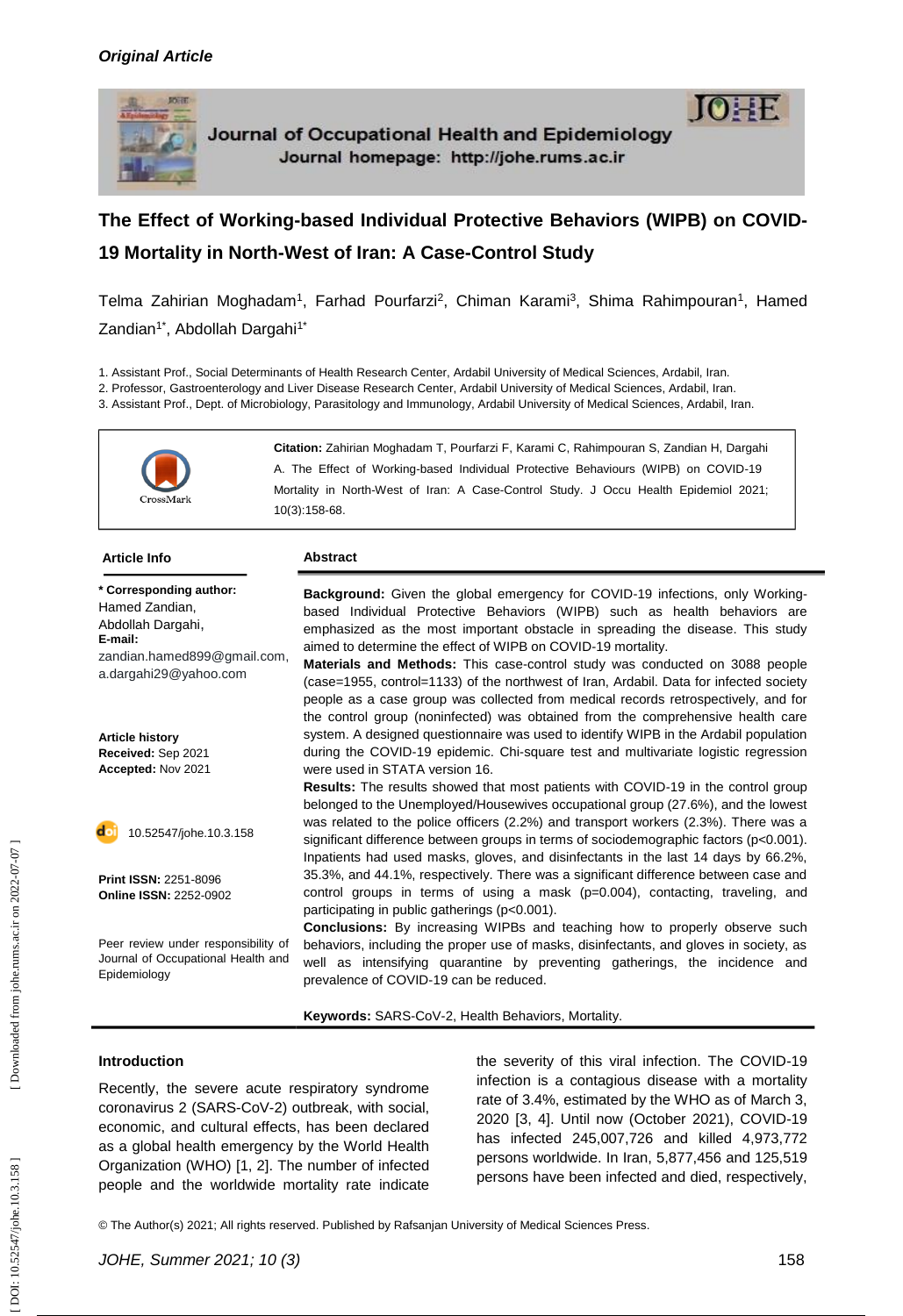due to the COVID -19 disease [5] . It should be mentioned that Iran is ranked 8th in the world in terms of coronavirus infection (https://www.worldometers.info/coronavirus/). The COVID -19 outbreak will be flat in the new year in Iran if public and social behavior initiatives stick with current patterns or improve [2, 6, 7] . Working -based Individual Protective Behaviours

(WIPB) have a significant impact on the patterns of infectious disease transmission, including COVID - 19, which threatens the current health system and social organization. They are protective behaviors enacted by people to protect themselves or others from a threat to their health [8, 9] . Until vaccination is fully implemented worldwide, effective social and individual prevention is the only option to neutralize COVID -19. The modeling and interpreting social action processes (e.g., use of mask and social distance), as well as their contextualization with respect to countries' cultural systems, can lead to a stronger national and local reaction to an epidemic [10]. In addition, a retrospective analysis provided evidence of WIPB's key role in preventive actions in the control of acute respiratory syndrome (SARS) in 2003 [11]. WHO Statistical Monitoring reports that prevention and control guidelines lead to a reduction in healthcare -related infections. Various preventive options can be considered as a potential intervention to combat COVID -19 [12]. According to WHO guidelines, infection prevention and control is a practical and evidence -based way to avoid harm to healthy people via preventable infections [13, 14]. Coronavirus -related infections may be transmitted through contact, droplets, and airborne [1, 15]. Given the global emergency for COVID -19 infections, only WIPB remains to limit its prevalence. WIPB is a personal protective behavior and a primary prevention method such as using gloves, masks, and disinfectants, as well as washing hands against Covid 19 disease. The transmission is minimized with proper prevention.

The main basis of preventing viral infection is the regular use of soap or sanitizer and personal protective equipment (appropriate mask, eye protection, face) [16]. Also, to control COVID -19 in different countries, especially Iran, various actions have been taken. Closing school, urging people to stay home, reducing the number of close physical interactions among people are some of such actions. Social distancing has simultaneously disrupted the everyday lives of the entire population wherever it has been implemented [17 - 19]. Such large and sudden disruptions to everyday life are likely to impact human well -being, particularly among people living in dense urban settings with limited public space. For example, elders, who are mainly at risk of suffering from

lethal effects of COVID -19, are a risk group by also suffering from anxiety and depression sue to social isolation [20, 21]. All prevention actions utilized for the communicable COVID -19 disease cause loss of usual routine and reduce social and physical contact, which have frequently been reported to cause boredom, frustration, and a sense of isolation from the rest of the world, in turn resulting in distress, depression, stress, low mood, irritability, insomnia, and post -traumatic stress symptoms [22]. This frustration is exacerbated by not being able to take part in usual day -to -day activities, such as shopping for necessities [23], which is associated with harmful health outcomes [18]. In general, essential workers who provide crucial or fundamental public services, including healthcare, social care, sanitary services, and transportation, have continued attending work to carry out their daily duties. These critical worker groups have been exposed to the SARS -CoV -2 virus as a result, which may bring them into close contact with members of the public infected, especially since carriers may be infectious without, or before, exhibiting symptoms.

There are many unanswered questions about the COVID -19 epidemic, from the epidemic situation to the factors that reduce or eliminate the disease, especially regarding the impact of WIPB on the prevention and risk of COVID -19, in people's minds, particularly in high -risk locations where overcrowding is a major concern. Care in using the recommended precautions is especially important for all patients with respiratory diseases [27]. Even if they are not suspected of having COVID -19, they may be carriers; thus, regular use of these preventive and control measures in health behavior is recommended [14] . Therefore, in this study, we examine the effect of WIPB (using masks, disinfectants, gloves) on coronavirus disease (COVID -19) mortality in the northwest of Iran.

### **Materials and Methods**

The present study is a case -control study performed on the data obtained from patients hospitalized due to coronavirus disease and the healthy population of Ardabil province, located in the northwest of Iran with a population of about 1.3 million and a gender composition of 58 % men and 48 % women. Fig 1 presents the map of the northwest of Iran. Data were acquired from a retrospective medical record recorded in the integrated information system of patients with COVID -19 in Ardabil province. The information of all infected patients with COVID -19 registered in the mentioned system was collected from March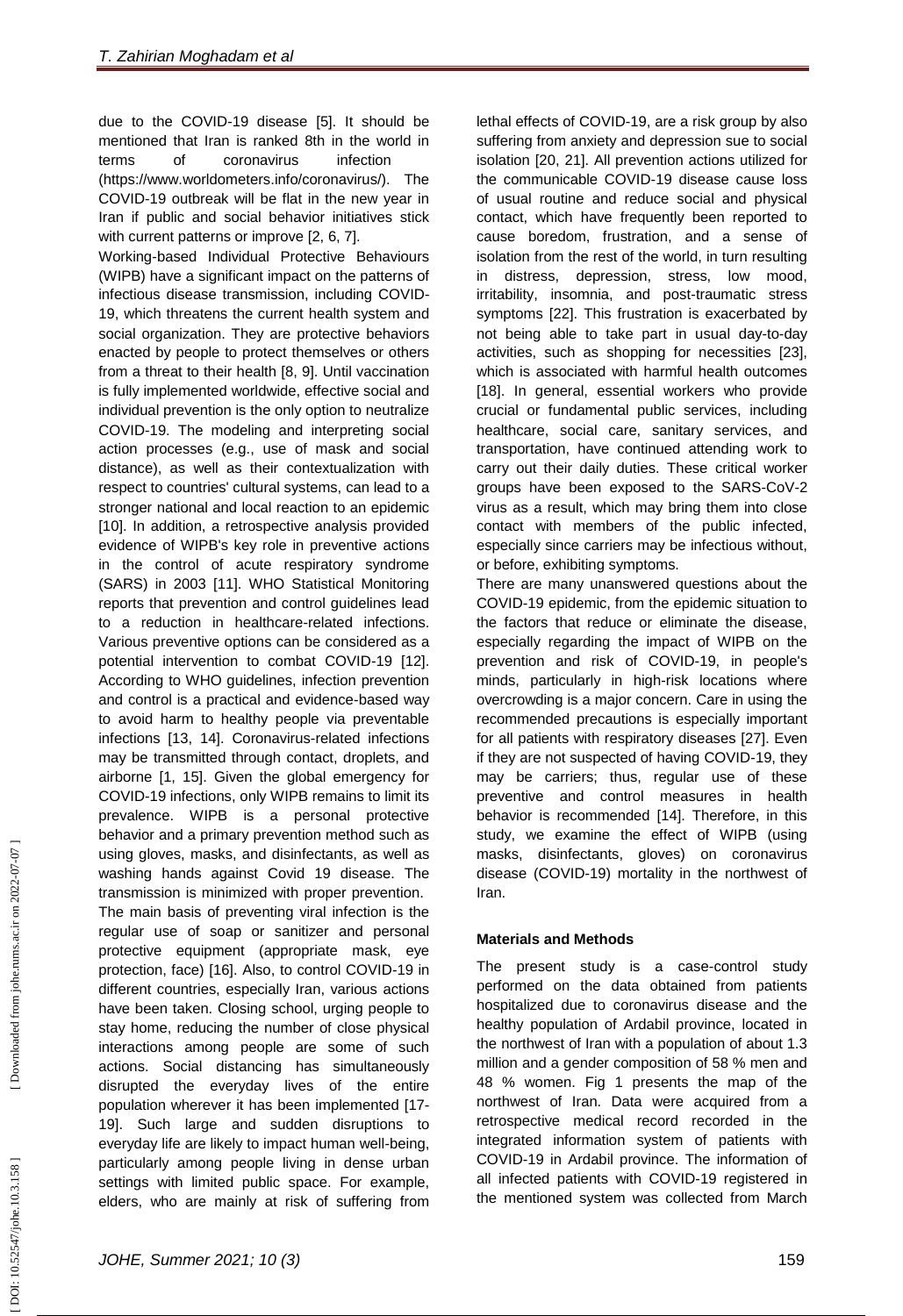21 to September 20, 2020, in the form of a census, which included a total of 1955 files. The information in this study was related to the total coronavirus data (of admitted patients) in hospitals in all cities of Ardabil province. Exclusion criteria for the case group were incorrect or incomplete patient information in the system, patients with reasons for hospitalization other than Covid -19, and patients who stated, at the time of admission, that they did not want their data to be used. The data related to the control group were extracted from the information registered in the

comprehensive health care system of the province (SIB system) based on the national code and the random sampling method. Exclusion criteria for the control group were patients with incomplete information in the SIB system, unavailability of the selected person, or people who were unwilling to collaborate on the study (who was replaced with a similar person from the same system). For the case group, 1133 healthy individuals without a history of COVID -19 were selected in the relevant period.



**Fig. 1.** Area of study (cities of Ardabil province located in northwestern Iran during the SARS-CoV-2 pandemic)

The data collection tool in the present study was a questionnaire to identify the health behaviors of patients and healthy individuals, being designed electronically and used as an information system. The validity of the tool was measured using the content validity method, and its value was equal to 0.84. In addition, in evaluating the reliability of this scale, Cronbach's alpha coefficient was obtained to be 0.79, indicating its good reliability. The dependent variable in the present study was considered to be mortality due to COVID -19. The WIPB of the case and control groups included four sections, i.e., contact and travel history, direct

contact with customers or clients, observance of health protocols at work and home, and presence in different circles and places during 14 days. The incubation period for COVID -19 disease, which is the time between exposure to the virus (becoming infected) and symptom onset, is on average 5 -6 days, but it can be up to 14 days [28, 29]. For this purpose, a period of 14 days was considered. Demographic variables, including age (<10 to >80 years), gender (male and female), place of residence (provincial capital or affiliated cities), underlying disease states (diabetes, obesity, as well as cardiovascular, lung, and metabolic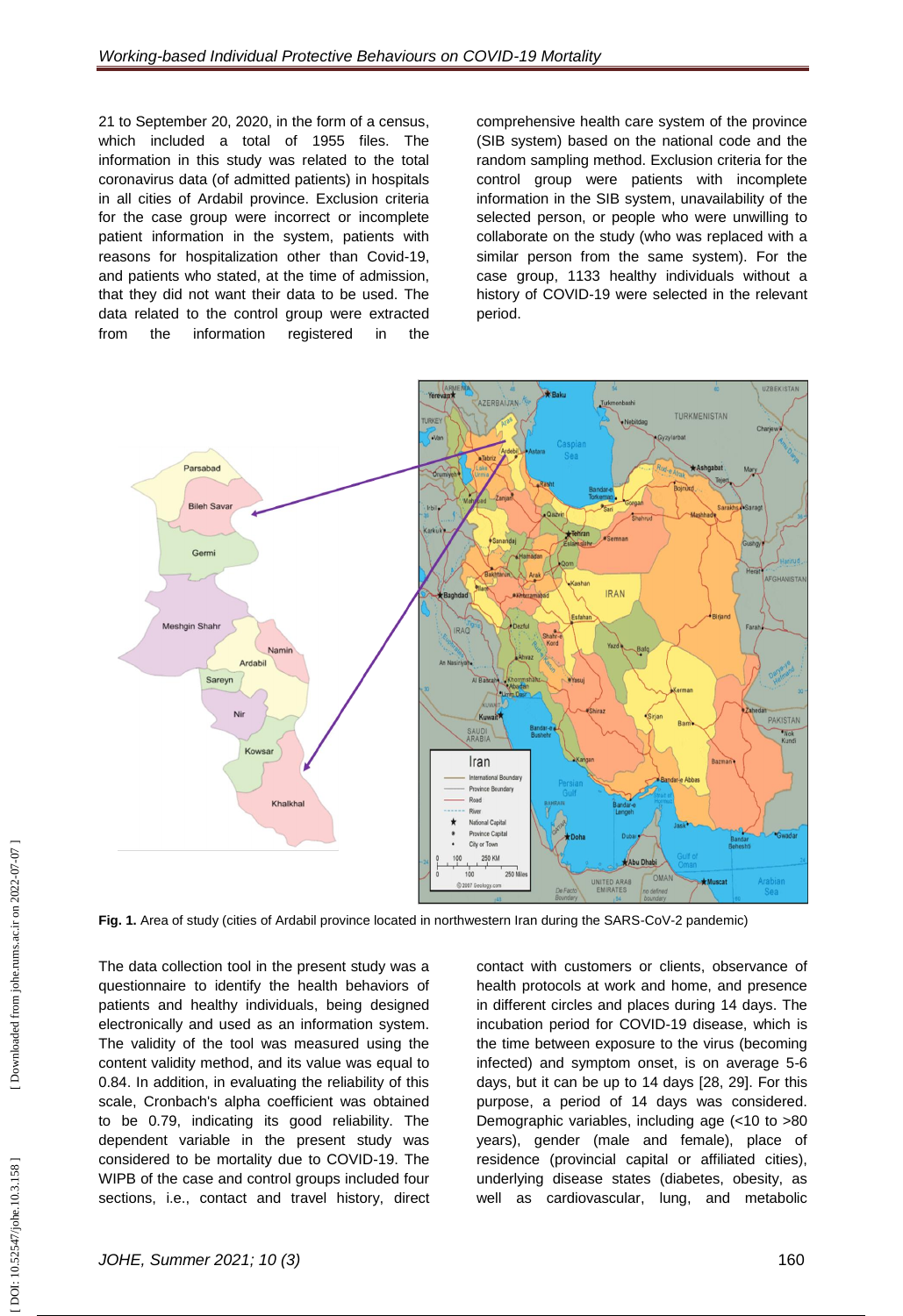diseases), smoking (Yes/No), body mass index (from underweight to overweight), and occupational groups (direct contact with customers, Yes/No) were considered and relevant information were collected for all participants. According to the job classification plan (approved by the Islamic consultative assembly in the second socio -economic development plan of Iran and then notified to the organizations by the government),

jobs in Iran can be classified into one of the eight groups presented in Table 1 [30]. In this study, we divided participants into eight occupational groups, including unemployed or housewife, educational workers, official employees, medical staff, shopkeepers, farmers/ranchers, police officers, protective service workers, social service workers, and transport workers. Unemployed and housewives were categorized as separate groups.

**Table 1.** Jobs in Iran classified by governmental organizations

| Row | <b>Description</b>                                                                                                  |
|-----|---------------------------------------------------------------------------------------------------------------------|
|     | The field of educational, cultural, and artistic affairs (such as teachers and professors)                          |
|     | Administrative and financial field (such as bank officers and private insurances officers)                          |
|     | Field of social affairs (such as all fields of research in psychology, sociology, political science, etc.)          |
| 4   | The field of health and treatment (including all professions of medicine, dentistry, paramedical, nursing,<br>etc.) |
|     | Field of services (including all brokerage, shopkeepers, sales, mechanics, etc.)                                    |
| 6   | The field of agriculture and environment (including farming and harvesting jobs, etc.)                              |
|     | Technical and engineering field (including all hardware and software jobs in industry and technology,<br>etc.       |
| 8   | The field of data processing (including all occupations related to information, etc.)                               |

Accurate t -test and Chi -square were used to evaluate and compare the case and control groups in terms of demographic and background variables. Also, Fisher tests were used to examine the relationship between two groups of unpaired data in the case of qualitative data availability. A Chi -square test with a significance level of 0.05 was considered to compare the two groups in terms of health behaviors. Multivariate logistic regression was used to investigate the relationship between independent and contextual background with COVID -19 mortality in inpatients.

### **Results**

The frequency of people involved in coronavirus disease in the whole society in Ardabil province is shown in Fig 2. According to the figure, the highest and lowest society infected with coronavirus in the province were related to Ardabil and Kowsar cities, respectively. Also, the percentage of coronavirus infection, mortality, and recovery of people hospitalized were equal to 1.63%, 0.09%, and 1.51%, respectively.



**Fig. 2.** The frequency distribution of whole people in Ardabil province involved in coronavirus disease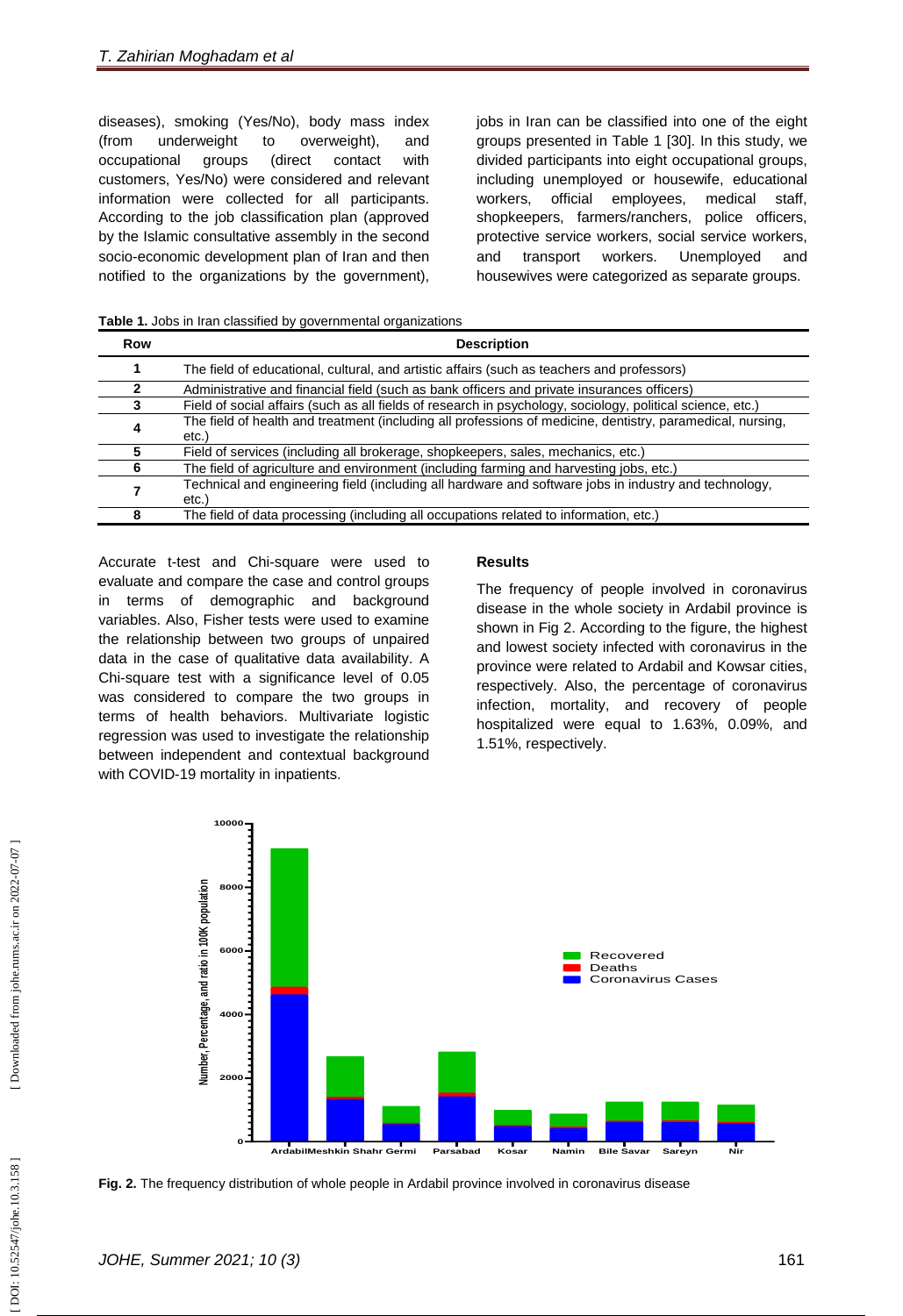In total, 3088 participants (1955 case and 1133 control) completed the questionnaires. Table 2 shows the sociodemographic characteristics of the study participants. The majority of the participants for the case samples had the following features: being over the age of 40 years (81.8%), female (53.6%), from subordinate cities (74.6%), having cardiovascular diseases; (32.84%), being non smokers (95.7%), official employees (17.7%) and overweight (65.7%). According to the results, the highest occupational groups at risk of Covid -19 disease were housewives (27.6%), official

employees (18.4%), social service workers (15.9%), shopkeepers (11.6%), medical staff (8.3%), educational workers (7.2%), farmer/rancher (6.5%), transport workers (2.3%), and police officers (2.2%), respectively. Also, there was a statistically significant difference between case and control groups in terms of all studied parameters (except the place of residence and occupation), including age, sex, Non-Communicable Diseases (NCDs), smoking, and Body Mass Index (BMI) (p<0.001).

|  | Table 2. Sociodemographic characteristics of study participants (n=3088) |  |  |  |  |
|--|--------------------------------------------------------------------------|--|--|--|--|
|--|--------------------------------------------------------------------------|--|--|--|--|

|                          |                                | Case (n=1955)<br><b>Control (n=1133)</b> |                |                  | <b>Total</b>   |                  |         |
|--------------------------|--------------------------------|------------------------------------------|----------------|------------------|----------------|------------------|---------|
|                          |                                | <b>Frequency</b>                         | <b>Percent</b> | <b>Frequency</b> | <b>Percent</b> | Chi <sup>2</sup> | P-value |
|                          | $<$ 10                         | 42                                       | 2.1            | 3                | 0.3            |                  |         |
|                          | $10 - 19$                      | 17                                       | 0.9            | 35               | 3.1            | 547.03           |         |
|                          | 20-29                          | 84                                       | 4.3            | 122              | 10.8           |                  |         |
|                          | 30-39                          | 213                                      | 10.9           | 269              | 23.7           |                  |         |
| Age categories           | 40-49                          | 261                                      | 13.4           | 325              | 28.7           |                  | < 0.001 |
|                          | 50-59                          | 321                                      | 16.4           | 209              | 18.4           |                  |         |
|                          | 60-69                          | 403                                      | 20.6           | 127              | 11.2           |                  |         |
|                          | 70-79                          | 350                                      | 17.9           | 36               | 3.2            |                  |         |
|                          | >80                            | 264                                      | 13.5           | $\overline{7}$   | 0.6            |                  |         |
|                          | Male                           | 908                                      | 46.4           | 616              | 54.4           |                  |         |
| <b>Sex</b>               | Female                         | 1047                                     | 53.6           | 517              | 45.6           | 18.01            | < 0.001 |
|                          | Unemployed/<br>Housewives      | 540                                      | 27.6           | 287              | 25.3           |                  | 0.105   |
|                          | Educational<br>workers         | 141                                      | 7.2            | 78               | 6.9            |                  |         |
|                          | Official<br>employee           | 360                                      | 18.4           | 220              | 19.4           | 21.05            |         |
|                          | Medical staff                  | 162                                      | 8.3            | 114              | 10.1           |                  |         |
| <b>Occupation groups</b> | Shopkeepers                    | 227                                      | 11.6           | 162              | 14.3           |                  |         |
|                          | Farmer /<br>rancher            | 127                                      | 6.5            | 52               | 4.6            |                  |         |
|                          | Police officers                | 43                                       | 2.2            | 20               | 1.8            |                  |         |
|                          | Social service<br>workers      | 311                                      | 15.9           | 169              | 14.9           |                  |         |
|                          | Transport<br>workers           | 45                                       | 2.3            | 31               | 2.7            |                  |         |
| <b>Residence</b>         | The capital of<br>the province | 497                                      | 25.4           | 377              | 33.3           | 7.567            |         |
|                          | Subordinate<br>cities          | 1458                                     | 74.6           | 756              | 66.7           |                  | 0.214   |
|                          | <b>Diabetes</b>                | 406                                      | 20.77          | 106              | 9.36           | 96.2             | < 0.001 |
|                          | <b>CVDs</b>                    | 642                                      | 32.84          | 72               | 6.35           | 283.3            | < 0.001 |
| <b>NCDs</b>              | Obese                          | 412                                      | 21.07          | 60               | 5.30           | 137.9            | < 0.001 |
|                          | Metabolic<br>disease           | 90                                       | 4.60           | 4                | 0.35           | 43.9             | < 0.001 |
|                          | Lung disease                   | 140                                      | 7.2            | 53               | 4.7            | 7.54             | 0.006   |
|                          | Yes                            | 84                                       | 4.3            | 115              | 10.2           |                  | < 0.001 |
| <b>Smoking</b>           | <b>No</b>                      | 1871                                     | 95.7           | 1018             | 89.8           | 40.76            |         |
|                          | Underweight                    | 52                                       | 2.7            | 34               | 3.0            |                  |         |
|                          | Normal weight                  | 340                                      | 17.4           | 300              | 26.5           | 141.7            |         |
| <b>BMI categories</b>    | Overweight                     | 1285                                     | 65.7           | 501              | 44.2           |                  | < 0.001 |
|                          | obesity                        | 278                                      | 14.2           | 297              | 26.2           |                  |         |

Note: n= Number, NCDs= Non-Communicable Diseases, CVDs= Cardiovascular Diseases, BMI= Body Mass Index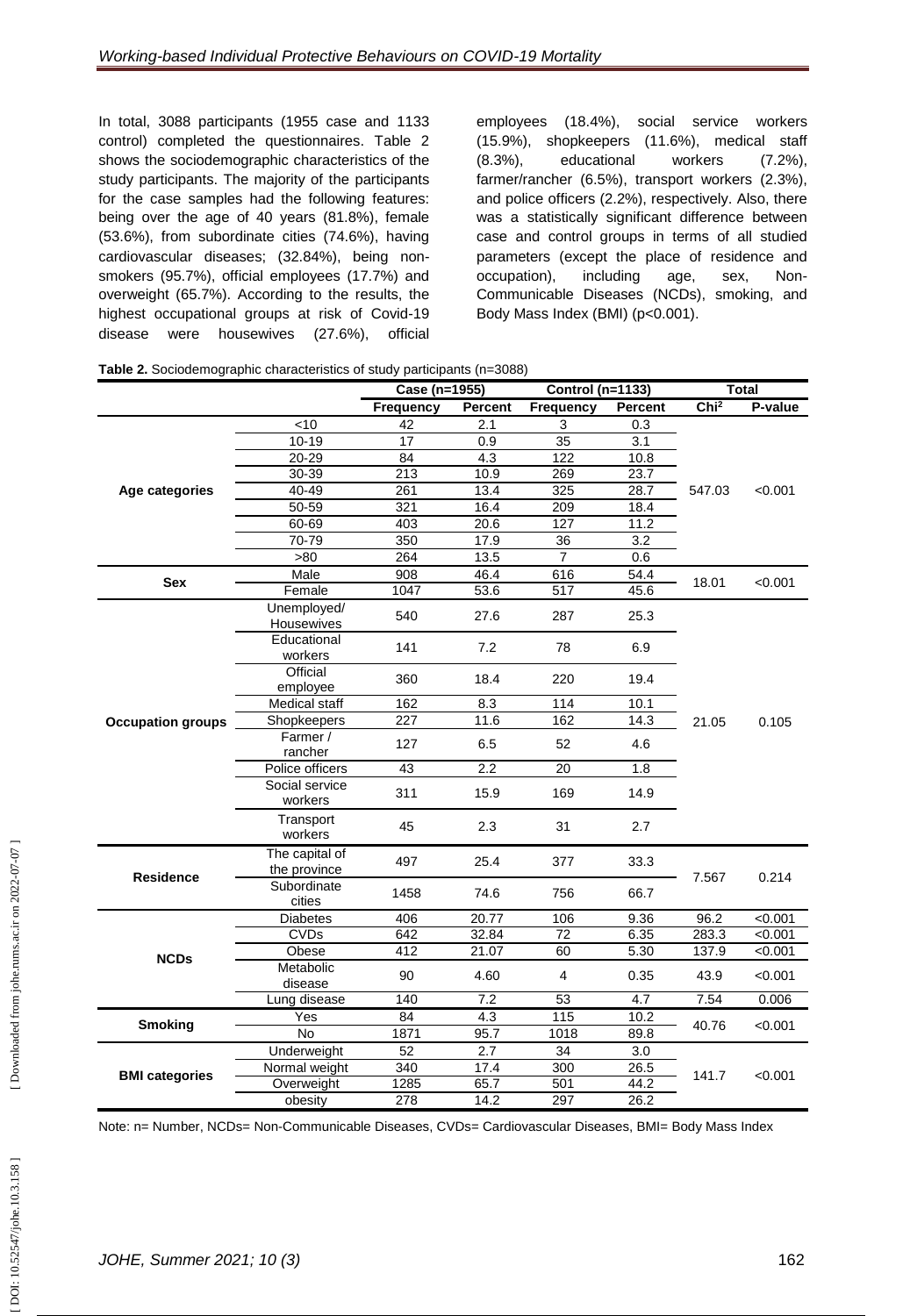The results related to health behaviors and protocols in hospitalized patients with COVID -19 and healthy individuals are presented in Table 3. According to the table, 61.5% of hospitalized patients with COVID -19 in the last 14 days had contact with an unknown resource. Of the 1955 hospitalized patients with COVID -19 in the last 14 days, 66.2%, 35.3%, and 44.1% used masks, gloves, and disinfectants, respectively. While in the control group, 66.2% of the masks, 36.5% of the gloves, and 47.1% of the disinfectants were used

in the last 14 days. Moreover, 49.56% of hospitalized patients with Covid -19 had daily direct contact with customers or clients, while just 31.51% of the control group had daily direct contact with customers or clients. According to the results, 24.9% of the hospitalized patients with Covid -19 went to universities, 21.8% to public gatherings, and 10.1% to hospitals during the Covid -19 pandemic period, thus probably being infected with Covid 19 disease there.

Table 3. Working-Based Individual Protective Behaviours (WIPB) in hospitalized patients with COVID-19 and healthy people (n=3088)

|                                     |                                        | Case (n=1955) |       | Control (n=1133) |       | Total            |         |
|-------------------------------------|----------------------------------------|---------------|-------|------------------|-------|------------------|---------|
|                                     |                                        | n             | %     | n                | %     | chi <sup>2</sup> | P-value |
|                                     | Traveling out of place of<br>residence | 328           | 16.8  | 63               | 5.3   | 84.03            | < 0.001 |
|                                     | Contact with patient before<br>illness | 261           | 13.8  | 103              | 9.1   | 45.04            | < 0.001 |
| <b>Contact</b>                      | Traveling to polluted state            | 125           | 6.4   | 33               | 2.9   | 75.49            | < 0.001 |
| with/traveling                      | Contact with medical<br>person         | 32            | 1.6   | $\overline{2}$   | 0.2   | 14.04            | < 0.001 |
|                                     | Contact with patient                   | 158           | 8.1   | 2                | 0.2   | 91.24            | < 0.001 |
|                                     | Contact with unknown<br>resource       | 1202          | 61.5  | 1                | 0.1   | 1136.9           | < 0.001 |
| Used  in Last                       | Mask                                   | 1193          | 62.9  | 750              | 66.2  | 8.22             | 0.004   |
| 14 Days                             | Gloves                                 | 690           | 35.3  | 413              | 36.5  | 0.419            | 0.518   |
|                                     | Disinfectant                           | 862           | 44.1  | 534              | 47.1  | 2.67             | 0.102   |
| Direct contact with<br>costomers or | Yes                                    | 986           | 49.56 | 354              | 31.51 | 13.26            | 0.003   |
| clients                             | No                                     | 969           | 50.43 | 776              | 68.49 |                  |         |
|                                     | Clinic                                 | 114           | 5.8   | 82               | 7.2   | 2.38             | 0.122   |
|                                     | Hospital                               | 197           | 10.1  | 79               | 7.0   | 8.49             | 0.004   |
| Go to  during                       | Health center                          | 66            | 3.4   | 94               | 8.3   | 35.35            | < 0.001 |
| COVID-19 pandemic                   | University                             | 349           | 24.9  | 26               | 2.3   | 71.48            | < 0.001 |
|                                     | Work place                             | 57            | 4.1   | 579              | 51.2  | 94.19            | < 0.001 |
|                                     | Public gathering                       | 305           | 21.8  | 175              | 15.5  | 34.07            | < 0.001 |

The results related to the multivariable logistic regression model predicting death by population characteristic in inpatients are presented in Table 4. According to the table, in terms of age group, people over 50 years are most likely to die with COVID -19 disease. Further, the odds of death by COVID -19 in people over 80 years old is about 60 times and in people aged 70 -80 years is about 48 times higher than those under 10 years old (p<0.001). The study results show that the odds of death due to Covid -19 in patients with direct contact with customers or clients based on their occupational status are about 3 times more than those without (p<0.001). Also, in terms of using protective equipment such as masks, gloves, and disinfectants, the percentage of people in the case and control groups is high. However, they may

develop Covid 19 disease due to improper use of protective equipment. Also, people living in subordinate cities are about 6 times more likely to die by COVID -19 than those living in the capital of the province. In addition, according to the results, the odds ratio of death with COVID -19 in smokers is 1.73 times higher than in non -smokers (p<0.001). The odds of death by COVID -19 increase by increasing BMI; obese people die 1.63 times more than normal-weight people. Furthermore, old age (59.59, 95% CI, 5.76 to 615.7), living in subordinate cities (6.01, 95% CI, 4.47 to 8.07), having chronic diseases (4.60, 95% CI, 3.14 to 6.72), and high BMI (1.63, 95% CI, 1.14 to 2.35) significantly increase odds of death by COVID -19 in infected patients (Table 4).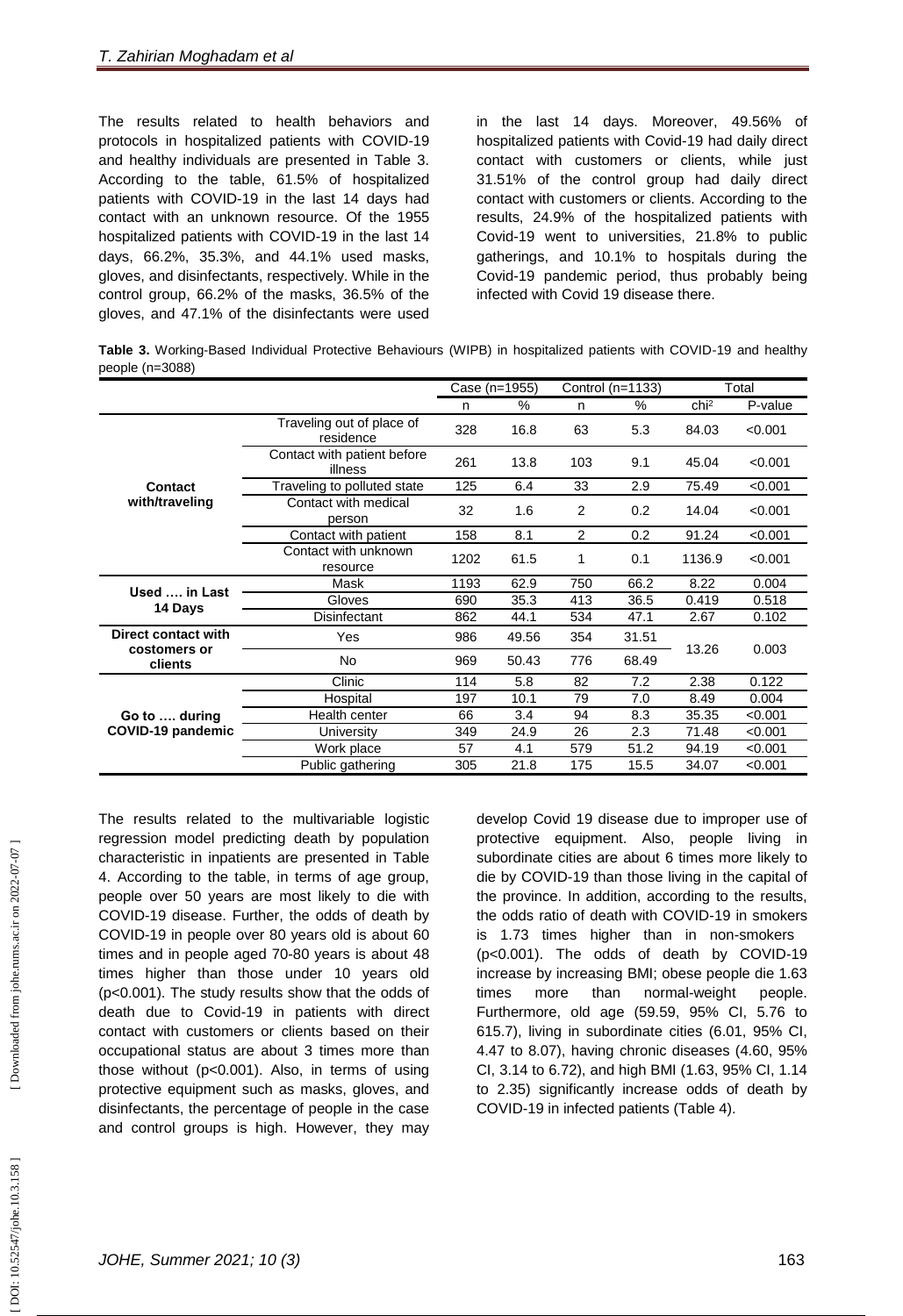|                            |                             | Odd ratio              | [95% Conf. Interval] | P-value                  |  |
|----------------------------|-----------------------------|------------------------|----------------------|--------------------------|--|
|                            | $<$ 10                      | 1.00 (referent)        |                      |                          |  |
|                            | $10 - 19$                   | 3.31                   | 0.16 to 66.67        | 0.434                    |  |
|                            | $20 - 29$                   | 2.60                   | 0.12 to 55.00        | 0.538                    |  |
|                            | 30-39                       | 7.64                   | 0.68 to 84.64        | 0.097                    |  |
| Age categories             | 40-49                       | 11.07                  |                      | 0.046                    |  |
|                            | 50-59                       | 23.21                  | 2.24 to 240.5        | 0.008                    |  |
|                            | 60-69                       | 27.95<br>2.75 to 283.3 |                      | 0.005                    |  |
|                            | 70-79                       | 47.27                  | 4.58 to 487.5        | < 0.001                  |  |
|                            | >80                         | 59.59                  | 5.76 to 615.7        | < 0.001                  |  |
| <b>Sex</b>                 | Male                        | 1.00 (referent)        |                      |                          |  |
|                            | Female                      | 1.25                   | 0.93 to 1.68         | 0.133                    |  |
| <b>Direct contact with</b> | <b>No</b>                   | 1.00 (referent)        |                      | $\overline{\phantom{0}}$ |  |
| customers or clients       | Yes                         | 3.05                   | 1.40 to 8.38         | < 0.001                  |  |
| <b>Residence</b>           | The capital of the province | 1.00 (referent)        |                      |                          |  |
|                            | Subordinate cities          | 6.01                   | 4.47 to 8.07         | < 0.001                  |  |
|                            | Chronic dis.                | 4.60                   | 3.14 to 6.72         | < 0.001                  |  |
|                            | <b>Diabetes</b>             | 2.50                   | 1.95 to 3.21         | < 0.001                  |  |
|                            | <b>CVDs</b>                 | 3.73                   | 2.93 to 4.76         | < 0.001                  |  |
| <b>NCDs</b>                | Obese                       | 3.25                   | 2.52 to 4.19         | < 0.001                  |  |
|                            | Metabolic disease           | 1.49                   | 0.90 to 2.47         | 0.116                    |  |
|                            | Lung disease                | 2.48                   | 1.70 to 3.61         | < 0.001                  |  |
|                            |                             |                        |                      |                          |  |
| <b>Smoking</b>             | Yes                         | 1.73                   | 0.94 to 3.18         | 0.075                    |  |
|                            | <b>No</b>                   | $1.00$ (referent)      |                      |                          |  |
|                            | Underweight                 | 0.55                   | 0.24 to 1.29         | 0.173                    |  |
| <b>BMI</b> categorized     | Normal weight               | 1.00 (referent)        | $\blacksquare$       | $\mathbf{r}$             |  |
|                            | Overweight                  | 1.85                   | 1.36 to 2.56         | < 0.001                  |  |
|                            | obesity                     | 1.63                   | 1.14 to 2.35         | 0.007                    |  |

**Table 4.** Multivariable logistic regression model predicting death by population characteristic in inpatients (n=1955)

CI = Confidence Interval; n= Number, NCDs= Non -Communicable Diseases, CVDs= Cardiovascular Diseases, BMI= Body Mass Index

Using personal protective equipment (Masks, gloves, and disinfectants) against COVID -19 between inpatients is shown in Fig 3. Based on the

results, there were significant differences between alive and dead patients by COVID -19 in terms of using personal protective equipment (p<0.001).



**COVID-19 personal protective equipments** 

Fig. 3. Comparison of patients who died due to Covid-19 with those who survived in terms of using personal protective equipment, where there was a significant difference between the two groups in terms of \*=using masks ( $\square$ 2=30.26, p<0.001), \*\*=using gloves (□2=36.81, p<0.001), and \*\*\*=using disinfectant (□2=25.26, p<0.001).

DOI: 10.52547/johe.10.3.158]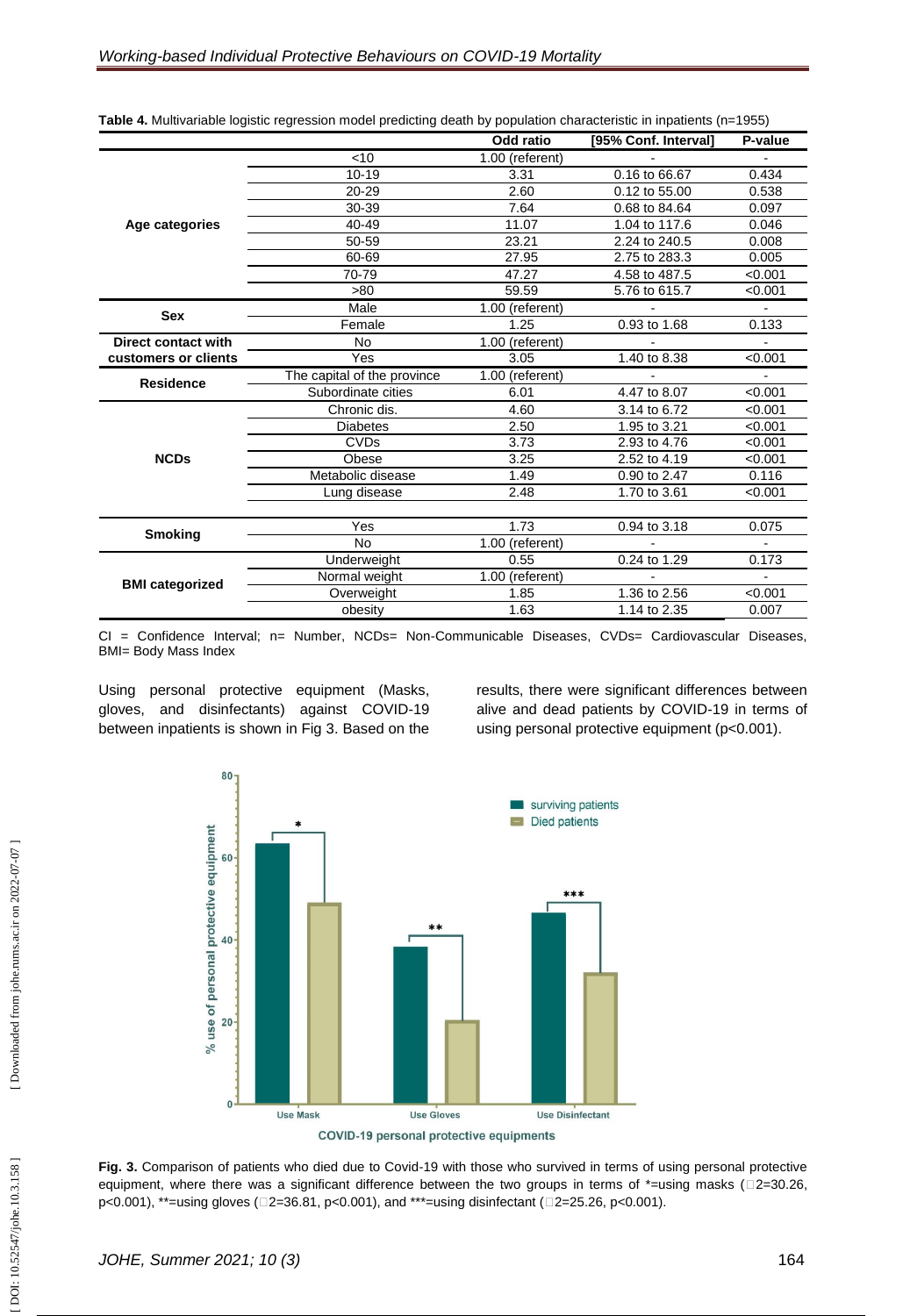### **Discussion**

The study of Working -Based Individual Protective Behaviours (WIPB) is important in dealing with the pandemic of infectious diseases, especially in countries like Iran that are at a moderate level in terms of social behaviors [10]. The individuals' adherence to these WIPBs can be developed by providing masks, gloves, and disinfectants, as well as overwhelming the environmental barriers [31, 32]. The PPE includes gowns, goggles, gloves, face shields, and other items used by frontline health care and other essential workers. The proper use of quality -assured PPE is crucial to prevent exposure to infectious diseases, including COVID -19. This is essential to limit the acquisition and transmission of the virus to protect both health professionals and patients. Protecting health professionals not only limits disease spread, but also ensures the availability of adequate numbers of staff to cope with the inevitable increasing demands for healthcare services in the coming weeks and months ahead [33 -35]. The use of personal protective equipment (PPE), especially medical masks, has become commonplace for people around the world. The present study showed that the level of adherence to WIPBs (such as the use of masks, gloves, and disinfectants) in people with COVID -19 was at a desirable level. According to the results, although the observance of hygienic behaviors such as using masks, gloves, and disinfectants in the case and control groups in the last 14 days was almost the same, many people were hospitalized for the COVID -19 virus. This was due to various reasons as follows: I) improper use of masks, gloves, and disinfectants, II) the possibility of people being present in places where a person has had COVID - 19, III) the possibility of contact of gloves infected with COVID -19 virus with eyes, nose, and mouth, IV) the use of disinfectants containing a low percentage of alcohol and other disinfectants, V) the use of simple household masks with the possibility of virus penetration into it, VI) the possibility of the presence of people with masks for a long time without ventilation in places where the person has had Covid -19, VII) wrong time of mask replacement, and VIII) non -observance of social distance (at least 2m) [34, 36 -41]. Social distancing prevents direct contact between people and reduces the possible transmission of virus carrying droplets from human respiration [42]. In addition, compared to regular soaps, hand sanitizing soaps reduce the number of germs for a short period. Moreover, alcohol disinfectant limits viral growth by depositing surface proteins that break the coronavirus transmission chain [43] .

In a study conducted by Sun et al. (2020) to evaluate the efficacy of social distance and ventilation in preventing COVID -19 transmission, it was detected that the increased observance of social distance by people could decrease the probability of transmission of COVID -19 disease [42] .

In the study of Khazaee et al. (2020), 54.3% of the subjects often used gloves and masks, and about 80% of the subjects used disinfectants [44, 45], which was consistent with the present study. According to the results, the probability of contacting or traveling among the people with COVID -19 was greater than the control people. In some occupations, such as taxi drivers, it can be difficult to follow health measures such as social distance. Therefore, it is very important to study the disease in such occupations [46, 47]. The results showed that in terms of jobs distribution, 540 (27.6%) of people with Covid -19 disease were housewives, with the highest number in the present study. Also, the lowest number of patients were related to police officers (2.2%) and transport workers (2.3%), which was consistent with the study [48]. In the study of Sarailoo et al., the highest number of patients with Covid -19 disease was related to housewives. According to research, the presence of underlying diseases such as hypertension, diabetes, cardiovascular disease, chronic liver and kidney disease, cerebrovascular disease, chronic lung failure, malignancies, autoimmune diseases in the elderly (> 60 years) with COVID -19 disease was greater compared to other age groups [49]. According to the results, the highest incidence of underlying diseases in people with COVID -19 was related to Cardiovascular Diseases (CVDs) (32.84%). Moreover, the odds ratio of infecting with COVID -19 among the individuals in the age range of 50 -59, 60 -69, and 70 -79 years, as well as the age over 80 years, were 23.21, 27.95, 42.27, and 60 times more than those in the age range of 10 years as a reference group, respectively. Various studies on the elderly with COVID -19 have shown that most of the elderly (60.7%) have an underlying disease, and about one -third of them have two or more than two underlying diseases simultaneously [50]. Another study has shown that the fatality rate of COVID -19 disease in people over 60 years with underlying disease (4.5%) is higher than those under 60 years (1.4%) [51]. This could be due to the following reasons: the coronavirus located in the lungs, a change in the physical characteristics of the lung tissue, or the aging of the immune system. Normally, the lungs produce an immune response by coughing, producing mucus, and clearing the airways. These responses play an important role in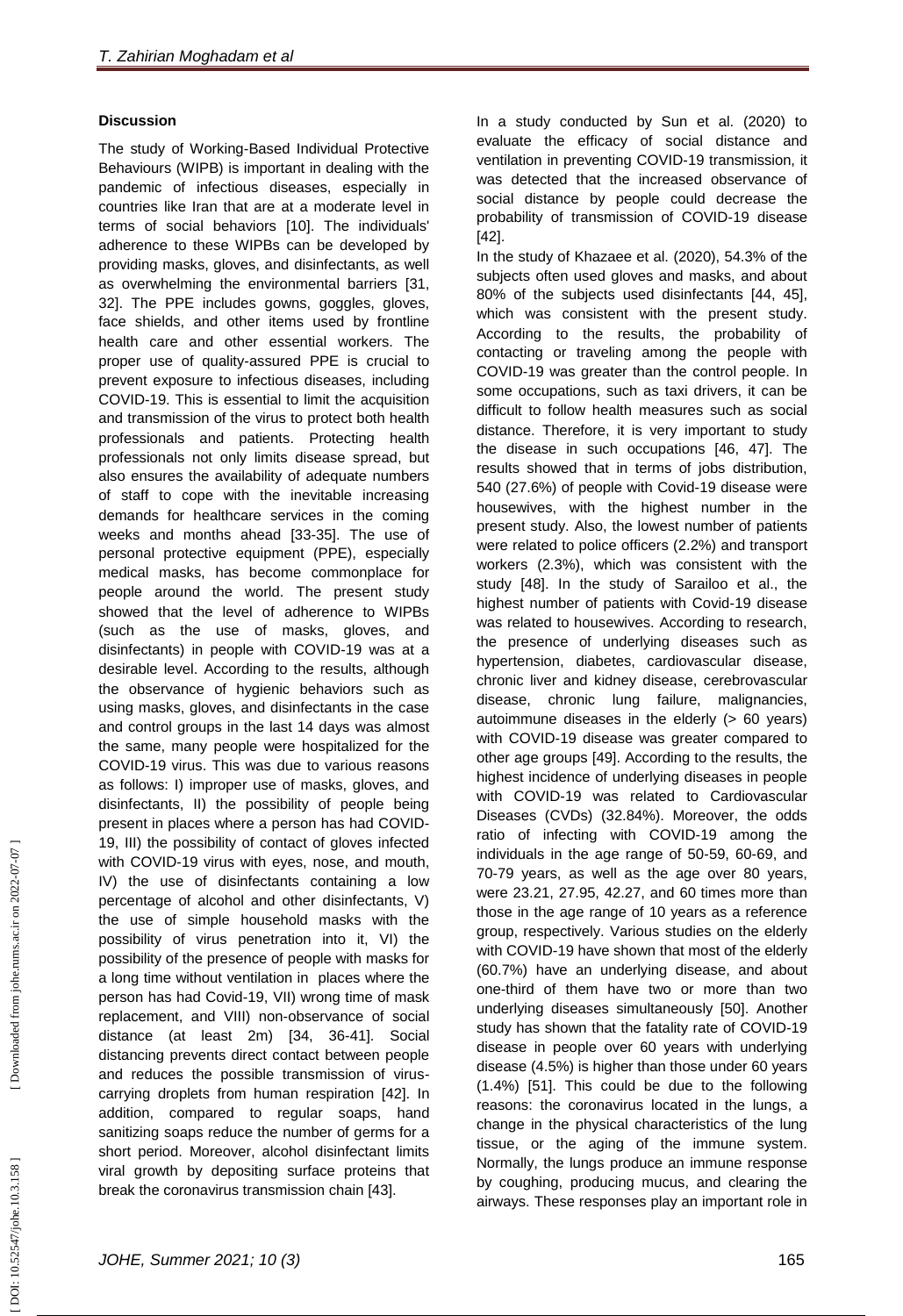repelling the virus out of the airways and reducing the incidence of the disease. Such responses decrease with age in the body, thus increasing the risk of developing COVID -19 in the elderly [52]. Also, the report of the Center for Disease Control and Prevention indicates that the rate of hospitalization, admission to the intensive care unit, and death due to COVID -19 at the age of over 65 years is higher than other age groups [53]; this is consistent with the present study. Moreover, according to the results, in terms of gender, the percentage of women hospitalized with COVID -19 (53.6%) is much higher than men (46.4%), which is consistent with the study conducted by Costa et al. (2020) [54]. In a study, Pourfarzi et al. have investigated the cause of high coronary mortality among women in Iran and Ardabil. They show that non -observance of health protocols such as wearing masks, using disinfectants, and non observing social distance cause high mortality and morbidity of Ardabil women [55] .

The present study had some limitations, including the lack of possibility of examining the observance of social distance as one of the main health protocols. Also, in this study, the type of mask and disinfectant used by the subjects were not investigated.

## **Conclusion**

This study showed that more than 60 % of inpatients followed health protocols but were infected, possibly due to a lack of knowledge about the use of masks, gloves, and disinfectants or incomplete adherence to protocols. Older people living in subordinate cities with non -communicable diseases such as diabetes, CVDs, and obesity were identified as contributing factors to the increased mortality rate of COVID -19. Improving the observance of health protocols, including the proper use of masks, disinfectants, and gloves, as well as intensifying quarantine, can reduce the incidence and prevalence of COVID -19 disease. Given the importance of prevention, especially until the discovery and widespread use of the vaccine, it is still necessary to emphasize compliance with WIPB and protocols to prevent the spread of COVID -19.

### **Acknowledgement**

This work was supported by the Ardabil University of Medical Sciences [grant number IR.ARUMS.REC.1399.538].

**Conflict of interest:** None declared.

### **References**

- 1. Karami C, Dargahi A, Vosoughi M, Normohammadi A, Jalali F, Asghariazar V, et al. SARS -CoV -2 in municipal wastewater treatment plant, collection network and hospital wastewater. Environ Sci Pollut Res Int 2021; 1 - 9.
- 2 . Zandian H, Sarailoo M, Dargahi S, Gholizadeh H, Dargahi A, Vosoughi M. Evaluation of knowledge and health behavior of University of Medical Sciences students about the prevention of COVID -19. Work 2021; 68(3):543 -9.
- 3 . Fauci AS, Lane HC, Redfield RR. Covid 19 Navigating the Uncharted. N Engl J Med 2020; 382(13):1268 -9.
- 4 . Mirzaei A, Rezakhani Moghaddam H, Habibi Soola A. Identifying the predictors of turnover intention based on psychosocial factors of nurses during the COVID ‐19 outbreak. Nurs Open 2021; 8(6):3469 -76.
- 5 . Al -Naamani K, Al -Jahdhami I, Al -Tamtami W, Al -Amri K, Al -Khabori M, Sinani S A, et al. Prevalence and persistence of SARS -CoV2 antibodies among healthcare workers in Oman. J Infect Public Health 2021; 14(11):1578-84.
- 6 . Zandian H, Alipouri Sakha M, Nasiri E, Zahirian Moghadam T. Nursing work intention, stress, and professionalism in response to the COVID - 19 outbreak in Iran: A cross -sectional study. Work 2021; 68(4):969 -79.
- 7 . Yazdi -Feyzabadi V, Alipouri Sakha M, Zandian H, Zahirian Moghadam T. Alcohol -related mortality during the COVID -19 outbreak in Iran: a commentary on happening a crisis amid another crisis. J Subst Use 2021; 26.doi[:10.1080/14659891.2021.1961319](https://doi.org/10.1080/14659891.2021.1961319) .
- 8 . Saito T, Asai T. Aerosol containment device for airway management of patients with COVID -19: a narrative review. J Anesth 2021; 35(3):384 -9.
- 9 . Raude J, MCColl K, Flamand C, Apostolidis T. Understanding health behaviour changes in response to outbreaks: Findings from a longitudinal study of a large epidemic of mosquito - borne disease. Soc Sci Med 2019; 230:184 -93.
- 10 . Jarynowski A, Wójta -Kempa M, Płatek D, Czopek K. Attempt to Understand Public Health Relevant Social Dimensions of COVID -19 Outbreak in Poland. 2020. Available at SSRN 3570609. doi[:10.2139/ssrn.3570609](https://dx.doi.org/10.2139/ssrn.3570609)  .
- 11 . Earnshaw VA, Eaton LA, Kalichman SC, Brousseau NM, Hill EC, Fox AB. COVID -19 conspiracy beliefs, health behaviors, and policy support. Transl Behav Med 2020; 10(4):850 -6.
- 12 . Udwadia ZF, Raju RS. How to protect the protectors: 10 lessons to learn for doctors fighting the COVID -19 coronavirus. Med J Armed Forces India 2020; 76(2):128 -31.
- 13 . Güner R, Hasanoğlu I, Aktaş F. COVID -19: Prevention and control measures in community. Turk J Med Sci 2020; 50(SI -1):571 -7.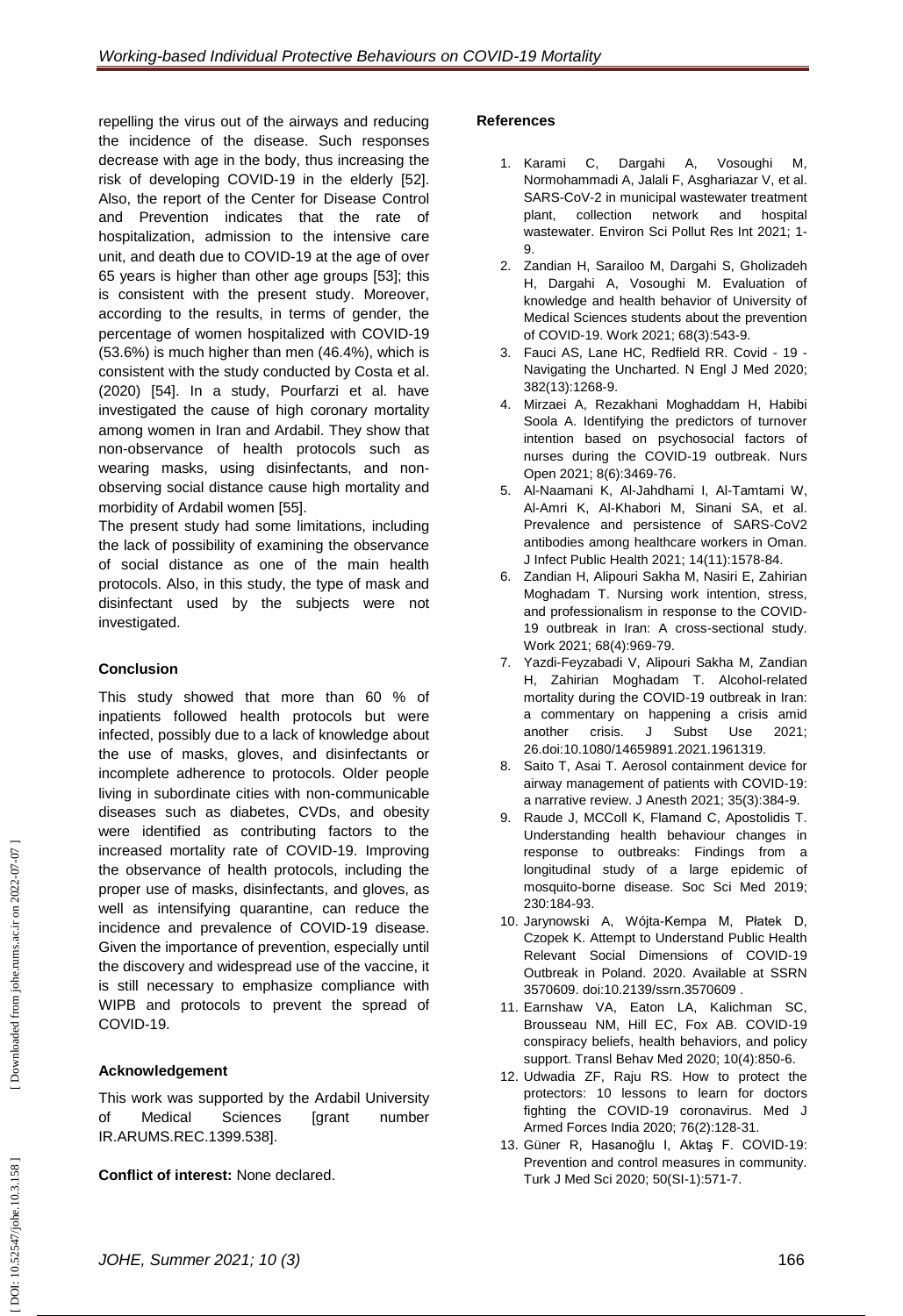- 14 . Sultana J, Mazzaglia G, Luxi N, Cancellieri A, Capuano A, Ferrajolo C, et al. Potential effects of vaccinations on the prevention of COVID - 19: rationale, clinical evidence, risks, and public health considerations. Expert Rev Vaccines 2020; 19(10):919 -36.
- 15 . Vosoughi M, Karami C, Dargahi A, Jeddi F, Jalali KM, Hadisi A, et al. Investigation of SARS -CoV -2 in hospital indoor air of COVID -19 patients' ward with impinger method. Environ Sci Pollut Res Int 2021; 28(36):50480 -8.
- 16 . Pradhan D, Biswasroy P, Kumar Naik P, Ghosh G, Rath G. A Review of Current Interventions for COVID -19 Prevention. Arch Med Res 2020; 51(5):363 -74.
- 17 . Fetzer TR, Witte M, Hensel L, Jachimowicz J, Haushofer J, Ivchenko A, et al. Global Behaviors and Perceptions at the Onset of the COVID-19 Pandemic. Cambridge, United [Kingdom:](https://www.google.com/search?sxsrf=AOaemvLXWmzsC0Z8K7IjnB8Y34fkwmlPrg:1637571600980&q=Cambridge&stick=H4sIAAAAAAAAAOPgE-LQz9U3MC9JN1ECsyzNLYq0VLOTrfTzi9IT8zKrEksy8_NQOFZp-aV5Kakpi1g5nRNzk4oyU9JTd7AyAgCod0PbTAAAAA&sa=X&ved=2ahUKEwix68fMzav0AhX0Q_EDHQwyCCwQmxMoAXoECGQQAw) National Bureau of Economic Research; 2020.
- 18 . La VP, Pham TH, Ho MT, Nguyen MH, Nguyen KLP, Vuong TT, et al. Policy Response, Social Media and Science Journalism for the Sustainability of the Public Health System Amid the COVID -19 Outbreak: The Vietnam Lessons. Sustainability 2020; 12(7):2931.
- 19 . Azizpour I, Mehri S, Moghaddam HR, Mirzaei A, Soola AH. The impact of psychological factors on bereavement among frontline nurses fighting Covid -19. Int J Afr Nurs Sci 2021; 15:100341.
- 20 . Jennings V, Bamkole O. The Relationship between Social Cohesion and Urban Green Space: An Avenue for Health Promotion. Int J Environ Res Public Health 2019; 16(3):452.
- 21 . Samuelsson K, Barthel S, Colding J, Macassa G, Giusti M. Urban nature as a source of resilience during social distancing amidst the coronavirus pandemic. Landscape and Urban Planning. 2020. doi: 10.31219/osf.io/3wx5a.
- 22 . Hämmig O. Health risks associated with social isolation in general and in young, middle and old age. PLoS One 2019; 14(7):e0219663.
- 23 . Brooks E, Geyer R. The development of EU health policy and the Covid -19 pandemic: trends and implications. J Eur Integr 2020; 42(8):1057 -76.
- 24 . Dean NE, Halloran ME, Yang Y, Longini IM. Transmissibility and Pathogenicity of Ebola Virus: A Systematic Review and Meta -Analysis of Household Secondary Attack Rate and Asymptomatic Infection. Clin Infect Dis 2016; 62(10):1277 -86.
- 25 . Baker MG, Peckham TK, Seixas NS. Estimating the burden of United States workers exposed to infection or disease: A key factor in containing risk of COVID -19 infection. PloS One 2020; 15(4):e0232452.
- 26 . Mutambudzi M, Niedwiedz C, Macdonald EB, Leyland A, Mair F, Anderson J, et al. Occupation and risk of severe COVID -19: prospective cohort study of 120 075 UK

Biobank participants. Occup Environ Med 2021; 78(5):307 -14.

- 27 . McIntosh K. COVID -19: Epidemiology, virology, and prevention. [Internet]. Hirsch MS, Bloom A, eds. 2020. Available from: https://www.uptodate.com/contents/covid -19 epidemiology-virology-and-prevention.
- 28. World Health Organization. Coronavirus disease 2019 (COVID -19): Situation Report -73; [Geneva, Switzerland:](https://www.google.com/search?sxsrf=AOaemvLSVpq90PCKHkbsQ_hvcJEul1HT-g:1637572770977&q=Geneva&stick=H4sIAAAAAAAAAOPgE-LQz9U3sDAxKFcCs4wtDYy0tLKTrfTzi9IT8zKrEksy8_NQOFYZqYkphaWJRSWpRcWLWNncU_NSyxJ3sDICAOSE_QdOAAAA&sa=X&ved=2ahUKEwjg3rr60av0AhUTSvEDHfduCEoQmxMoAXoECEcQAw) World Health Organization; 2020.
- 29 . Lauer SA, Grantz KH, Bi Q, Jones FK, Zheng Q, Meredith HR, et al. The Incubation Period of Coronavirus Disease 2019 (COVID -19) from Publicly Reported Confirmed Cases: Estimation and Application. Ann Intern Med 2020; 172(9):577 -82.
- 30 . Islamic Consultative Assembly. Law on the Second Five -Year Economic, Social and Cultural Development Plan of the Islamic Republic of Iran. Islamic Republic of Iran: Islamic Consultative Assembly; 1994.
- 31 . Shahnazi H, Ahmadi -Livani M, Pahlavanzadeh B, Rajabi A, Hamrah MS, Charkazi A. Assessing preventive health behaviors from COVID -19: a cross sectional study with health belief model in Golestan Province, Northern of Iran. Infect Dis Poverty 2020; 9(1):157.
- 32 . Barakat AM, Kasemy ZA. Preventive health behaviours during coronavirus disease 2019 pandemic based on health belief model among Egyptians. Middle East Curr Psychiatry 2020; 27(1):43.
- 33 . Gordon C, Thompson A. Use of personal protective equipment during the COVID -19 pandemic. Br J Nurs 2020; 29(13):748 -52.
- 34 . Dargahi A, Jeddi F, Ghobadi H, Vosoughi M, Karami C, Sarailoo M, et al. Evaluation of masks' internal and external surfaces used by health care workers and patients in coronavirus - 2 (SARS -CoV -2) wards. Environ Res 2021; 196:110948.
- 35 . Summerlin -Long S, Selimos A, Brewer B, Buchanan M, Clark C, Croyle K, et al. Building a personal protective equipment monitor team as part of a comprehensive COVID -19 prevention strategy. Am J Infect Control 2021; 49(11):1443 -4.
- 36 . Setti L, Passarini F, De Gennaro G, Barbieri P, Perrone MG, Borelli M, et al. Airborne Transmission Route of COVID -19: Why 2 Meters/6 Feet of Inter -Personal Distance Could Not Be Enough. Int J Environ Res Public Health 2020; 17(8):2932.
- 37 . Lüdecke D, von dem Knesebeck O. Protective Behavior in Course of the COVID -19 Outbreak - Survey Results From Germany. Front Public Health 2020; 8:572561.
- 38 . Zaidi STR, Hasan SS. Personal protective practices and pharmacy services delivery by community pharmacists during COVID -19 pandemic: Results from a national survey. Res Social Adm Pharm 2021; 17(1):1832 -7.

DOI: 10.52547/johe.10.3.158]